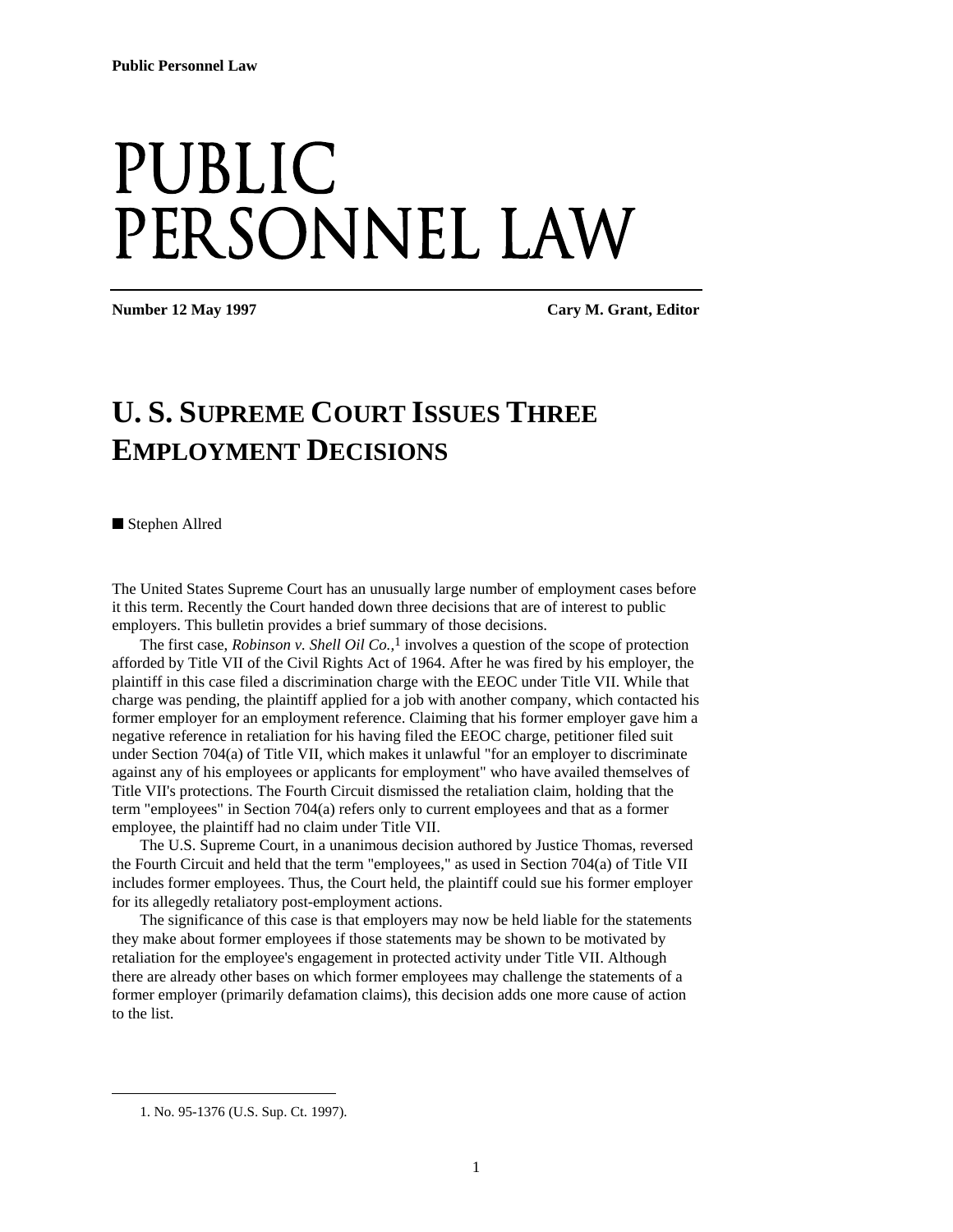The second case, *Board of County Commissioners of Bryan County v. Brown*, 2concerns the burden of proof a plaintiff must meet to prevail in a Section 1983 claim.3 The plaintiff in this case brought a Section 1983 claim alleging that a sheriff's deputy had arrested her with excessive force, thus depriving her of her constitutional rights, and that the county was liable for her injuries because its sheriff had hired the deputy without adequately reviewing his background. The deputy had pleaded guilty to various driving infractions and other misdemeanors, including assault and battery. The sheriff knew about the deputy's driving and criminal records but had not closely reviewed either before hiring him. The plaintiff argued, and the lower court agreed, that the county was liable for her injuries based on its sheriff's hiring and training decisions.

The Court reversed the lower court opinion in a five-to-four ruling authored by Justice O'Connor. The Court held that the county was not liable for the sheriff's single, isolated decision to hire the deputy without adequate screening. To establish liability under Section 1983, the Court stated, the plaintiff had to demonstrate that the decision reflected a conscious disregard for a high risk that the deputy would use excessive force in violation of the respondent's federally protected right. In making this ruling, the Court clarified the circumstances in which a local government may be held liable for the misconduct of those it hires.

A local government may not be held liable under Section 1983 solely because it employs a tortfeasor, stated the Court. Instead, a plaintiff must identify a *policy* or *custom* that caused the injury. Rejecting the argument of the plaintiff in this case, the Court held that a policy giving rise to liability cannot be established merely by identifying the conduct of a policymaker (in this case, the sheriff who hired the deputy) that is properly attributable to the local government. The plaintiff must also demonstrate that, through its deliberate conduct, the local government was the "moving force" behind the injury alleged. That is, a plaintiff must show that the local government

1

3. Title 42 U.S.C. Section 1983 provides: "Every person who, under color of any statute, ordinance, regulation, custom, or usage, of any State or Territory or the District of Columbia, subjects, or causes to be subjected, any citizen of the United States or other person within the jurisdiction thereof to the deprivation of any rights, privileges, or immunities secured by the Constitution and laws, shall be liable to the party injured in an action at law, suit in equity, or other proper proceeding for redress."

action was taken with the requisite degree of culpability and must demonstrate a direct causal link between the municipal action and the deprivation of federal rights.

The effect of the Court's ruling is to make it more difficult for plaintiffs to win Section 1983 claims against local governments. Claims such as this one, the Court stated, which do not involve an allegation that the local government action itself violated federal law or directed or authorized the deprivation of federal rights, require application of rigorous culpability and causation standards in order to ensure that the local government is not held liable solely for its employees' actions. The Court noted that an official's failure to adequately scrutinize the applicant's background constitutes "deliberate indifference" necessary to create liability under Section 1983 only when such scrutiny of the applicant's background would lead a reasonable policymaker to conclude that the plainly obvious consequence of the decision to hire the applicant would be the deprivation of a third party's federally protected right.

The third case, *Auer v. Robbins*, 4 resolves a split in the lower courts over the meaning of part of the Fair Labor Standards Act (FLSA). This matter arose when a number of police officers sued the City of St. Louis for overtime under the FLSA, claiming that they were not salaried exempt employees as the city had designated them to be.

Under the Department of Labor regulations implementing the FLSA, an employee is considered to be paid on a salary basis (a requirement to be exempt) if he or she regularly receives each pay period a predetermined amount of compensation not subject to reductions because of the quality or quantity of work performed.5 The crux of the officers' complaint was that because the city had a personnel policy that made them subject to reductions in pay (disciplinary suspensions of less than one workweek if they violated work rules), their pay could vary and thus they were not truly "salaried."

The officers had not actually had their pay reduced under this possibility, but they argued that because they were subject to the personnel policy, they might suffer that fate one day. The question before the Supreme Court was thus whether the mere possibility of an improper deduction in pay of a salaried employee defeated that employee's exempt status under the FLSA salary-basis test. The Court held that such was not the case. Rather, the Court stated, an employer must actually make an improper deduction from an

1

<sup>2.</sup> No. 95-1100 (U.S. Sup. Ct. 1997).

<sup>4.</sup> No. 95-897 (U.S. Sup. Ct. 1997).

<sup>5. 29</sup> C.F.R. 541.118(a).